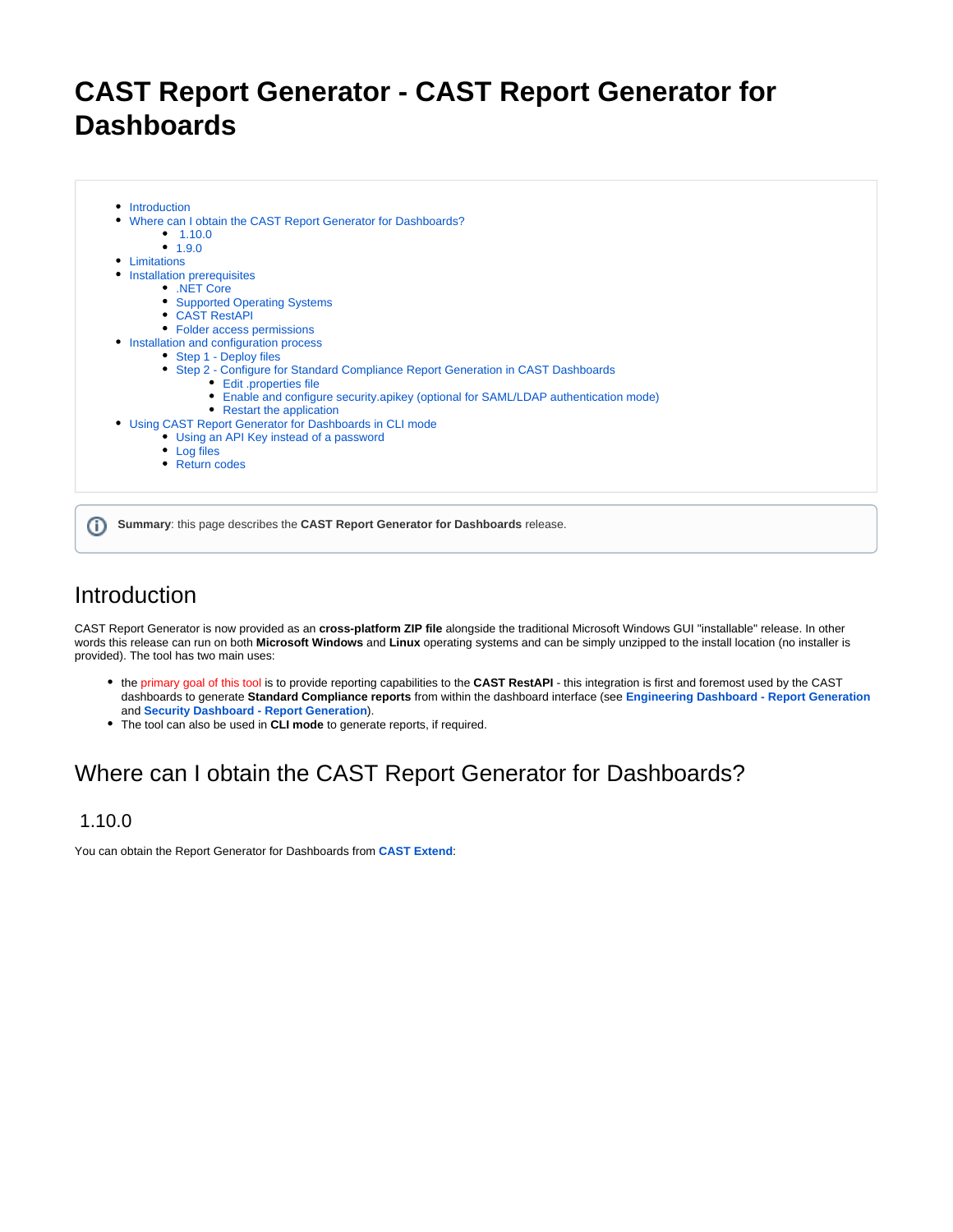

A ZIP file will be downloaded. Extract the ZIP and deploy the files as described below in **[Installation process](#page-4-0)**.

## <span id="page-1-0"></span>1.9.0

You can obtain the CAST Report Generator for Dashboards from the **[CAST Product Center](https://confluence.castsoftware.com/display/download/Report+Generator)** - this requires a CAST login. Download the latest release, unpack the ZIP, and you will find another ZIP called **ReportGeneratorCLIforAllOS.zip** alongside the traditional GUI based ReportGeneratorSetup.exe:

ReportGeneratorCLIforAIIOS.zip

ReportGeneratorSetup.exe

Extract the ZIP called **ReportGeneratorCLIforAllOS.zip** and deploy the files as described below in **[Installation process](#page-4-0)**.

## <span id="page-1-1"></span>Limitations

- The tool has no GUI it is designed to be used primarily when generating reports from within the CAST Dashboard interface (see Engineering **[Dashboard - Report Generation](https://doc.castsoftware.com/display/DASHBOARDS/Engineering+Dashboard+-+Report+Generation)** and **[Security Dashboard - Report Generation](https://doc.castsoftware.com/display/SECURITY/Security+Dashboard+-+Report+Generation)**) and also in **CLI mode.**
- No PDF export capabilities in CLI mode.

## <span id="page-1-2"></span>Installation prerequisites

To install and use the CAST Report Generator for Dashboards, the following is required:

## <span id="page-1-3"></span>.NET Core

CAST Report Generator for Dashboards requires the **.NET Core runtime/SDK** as follows:

| Report<br>Generator<br>release | <b>Minimum</b><br>.NET<br>Core | Download                                                          | <b>Notes</b>                                                                                                                                                                                                                                                      |
|--------------------------------|--------------------------------|-------------------------------------------------------------------|-------------------------------------------------------------------------------------------------------------------------------------------------------------------------------------------------------------------------------------------------------------------|
| 1.14.0                         | $3.1.x$ SDK                    | https://dotnet.<br>microsoft.com<br>/download/dotnet-core<br>/3.1 | A change to the SDK rather than the runtime to match the requirements for Report Generator GUI.                                                                                                                                                                   |
| 1.13.x                         | $3.0x$ runtime                 | https://dotnet.<br>microsoft.com<br>/download/dotnet-core<br>/3.0 | Future releases of CAST Report Generator will require .NET Core 3.1.x due to the end-of-life of .NET Core<br>3.0.x scheduled for 3rd March 2020, therefore CAST recommends installing .NET Core 3.1.x to avoid the need<br>to re-install .NET Core in the future. |
| 1.9.0 - 1.12.0                 | 2.2. $x$ runtime               | https://dotnet.<br>microsoft.com<br>/download/dotnet-core<br>/2.2 |                                                                                                                                                                                                                                                                   |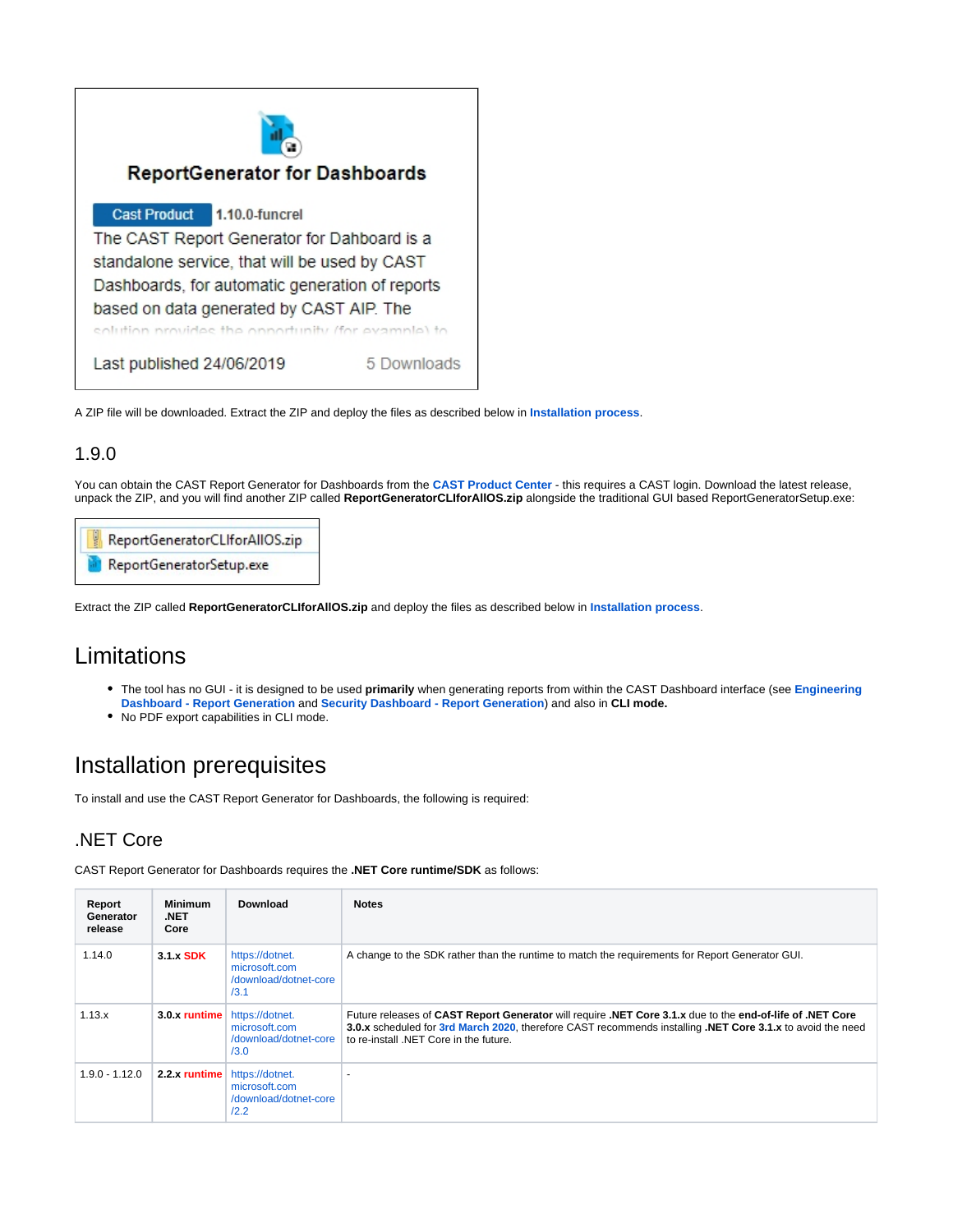This runtime/SDK is available for both Microsoft Windows and for Linux operating systems depending on the Operating System used to host Apache Tomcat:

| <b>Microsoft</b><br><b>Windows</b> | .NET Core can be downloaded as an installer - choose the .NET Core Installer runtime/SDK that matches your Windows<br>environment: |                                                                                                                                                                                                                       |                                 |                                                  |  |  |  |
|------------------------------------|------------------------------------------------------------------------------------------------------------------------------------|-----------------------------------------------------------------------------------------------------------------------------------------------------------------------------------------------------------------------|---------------------------------|--------------------------------------------------|--|--|--|
|                                    | <b>Release information</b>                                                                                                         | Build apps - SDK O                                                                                                                                                                                                    |                                 |                                                  |  |  |  |
|                                    | v3.1.2<br>Release notes<br><b>Released</b><br>2020-02-18                                                                           | SDK 3.1.102<br><b>Visual Studio support</b><br>Visual Studio 2019 (v16.4)<br><b>Included runtimes</b><br>.NET Core Runtime 3.1.2<br>ASP.NET Core Runtime 3.1.2<br>Desktop Runtime 3.1.2<br>Language support<br>C# 8.0 |                                 |                                                  |  |  |  |
|                                    |                                                                                                                                    | F# 4.7                                                                                                                                                                                                                |                                 |                                                  |  |  |  |
|                                    |                                                                                                                                    | <b>OS</b>                                                                                                                                                                                                             | <b>Installers</b>               | <b>Binaries</b>                                  |  |  |  |
|                                    |                                                                                                                                    | Linux                                                                                                                                                                                                                 | Package manager<br>instructions | ARM32   ARM64   x64 Alpine   x64  <br>RHEL 6 x64 |  |  |  |
|                                    |                                                                                                                                    | macOS                                                                                                                                                                                                                 | x64                             | x64                                              |  |  |  |
|                                    |                                                                                                                                    | Windows $x64   x86$                                                                                                                                                                                                   |                                 | ARM32   x64   x86                                |  |  |  |
|                                    |                                                                                                                                    | All                                                                                                                                                                                                                   | dotnet-install scripts          |                                                  |  |  |  |
|                                    |                                                                                                                                    | <b>Localized IntelliSense</b>                                                                                                                                                                                         |                                 |                                                  |  |  |  |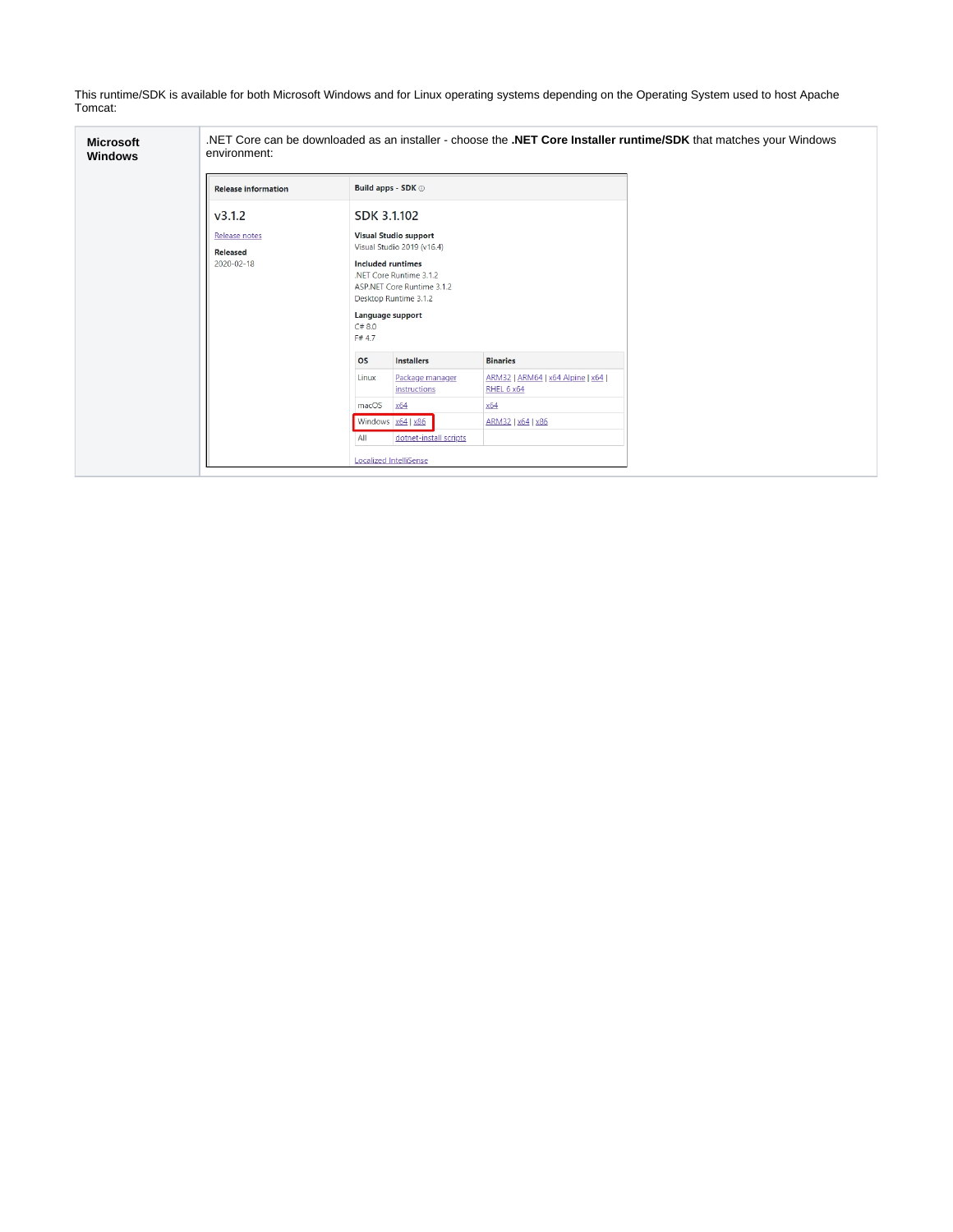

## <span id="page-3-0"></span>Supported Operating Systems

CAST Report Generator for Dashboards only requires that .NET Core runtime is present on the operating system. Therefore any operating system that supports the installation of **.NET Core** can be used for the CAST Report Generator for Dashboards. CAST has tested Microsoft Windows and CentOS (Linux).

## <span id="page-3-1"></span>CAST RestAPI

<span id="page-3-2"></span> **1.9.x**  $\bullet$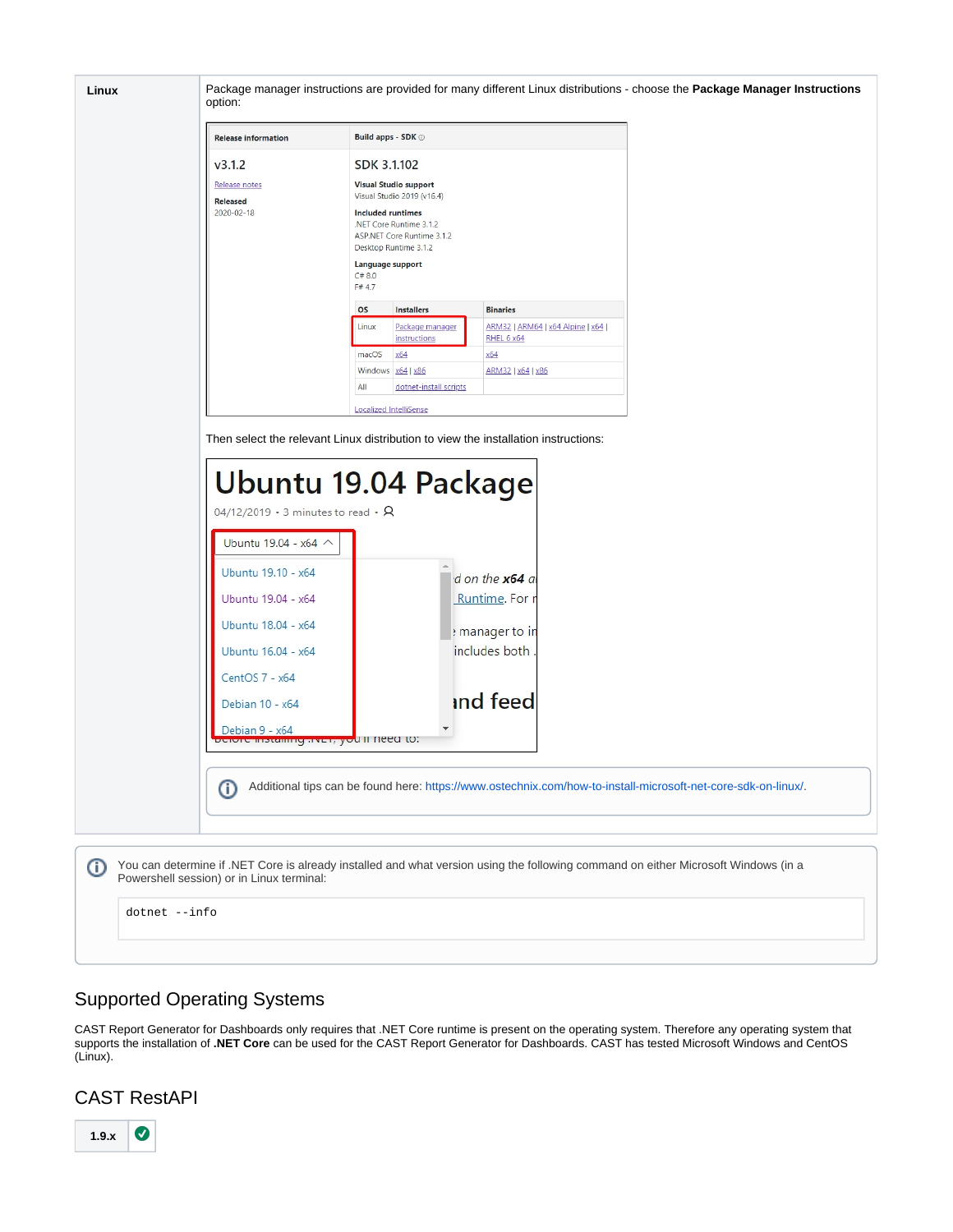## Folder access permissions

The user that Apache Tomcat is running as must have **read/write access** to the following locations:

- folder into which the Report Generator for Dashboards is unzipped
- "**Logs**" sub-folder.

## <span id="page-4-0"></span>Installation and configuration process

## <span id="page-4-1"></span>Step 1 - Deploy files

Installing CAST Report Generator for Dashboards consists only of unzipping the downloaded **ZIP** file to a location on the target server, for example:

| <b>Microsoft Windows</b> | D:\data\CAST\ReportGeneratorforDashboards |
|--------------------------|-------------------------------------------|
| Linux                    | /opt/reportgeneratorfordashboards         |

If you:

- need to use the tool to **generate Standard Compliance reports in the CAST Engineering or Security Dashboards**, you should deploy the tool on the **Apache Tomcat server which hosts your dashboards** and then complete **Step 2 below**.
- simply want to use the tool via **CLI to generate reports** (see **[below](#page-6-1)**) you can deploy the tool **on any server providing it has network access to a CAST RestAPI interfac**e (i.e. a dashboard). There is nothing further to do in this case.

## <span id="page-4-2"></span>Step 2 - Configure for Standard Compliance Report Generation in CAST Dashboards

If you need to use the tool to generate Standard Compliance reports in the CAST Engineering or Security Dashboards, a further configuration process is required:

### <span id="page-4-3"></span>**Edit .properties file**

Edit the following file with a text editor:

```
WAR 1.x
CATALINA_HOME\webapps\<deployed_war>\WEB-INF\report.properties
WAR 2.x
CATALINA_HOME\webapps\<deployed_war>\WEB-INF\classses\application.properties
ZIP 2.x
<unpacked_zip>\application.properties
JAR 2.5
%PROGRAMDATA%\CAST\Dashboards\<dashboard>\application.properties
```
Find the following options and modify as explained below: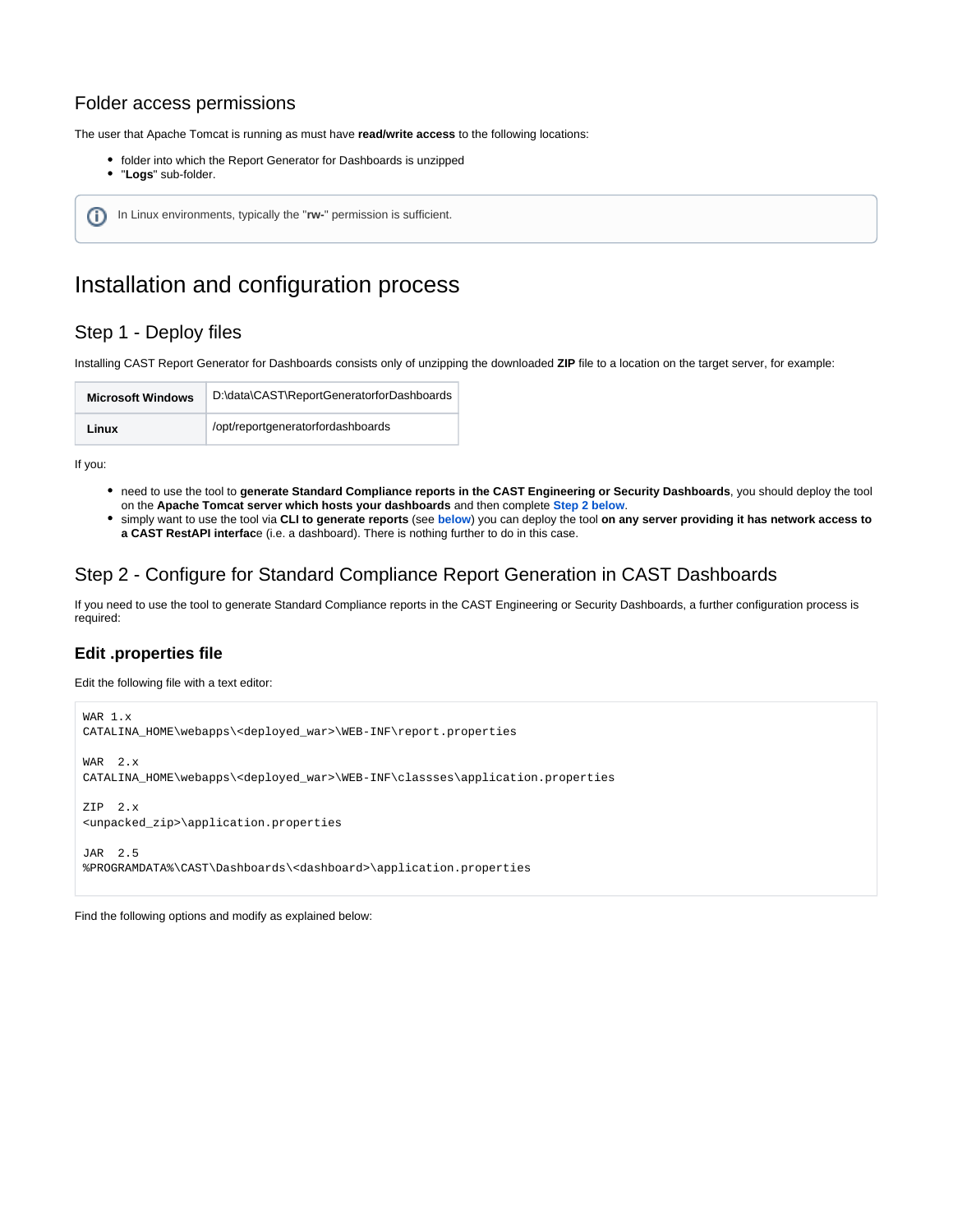## REPORT CONFIGURATION # Set the Report Generator path # If this variable is not set then the document generation is considered as disabled. # The path is probably something such as (Linux/Windows): #report.reportGenerator=dotnet /opt/report-generator/CastReporting.Console.Core.dll report.reportGenerator=dotnet D:\\data\\CAST\\ReportGeneratorforDashboards\\CastReporting.Console.Core.dll # Set the directory of reports #report.directory=/tmp/reports report.directory=D:\\temp\\reports # Set the current Web Service URL. The current REST API called back by the Report Generator. report.webServiceURL=http://localhost:8080/rest # Set the maximum number of concurrent Report Generator processes to limit the CPU and memory consumption report.maxConcurrentProcesses=4 # set a delay to determine never ending ReportGenerator processing # After this delay the Report Generator process will be killed # 600 = 10 minutes report.maxDelayInSeconds=600



<span id="page-5-0"></span>**Enable and configure security.apikey (optional for SAML/LDAP authentication mode)**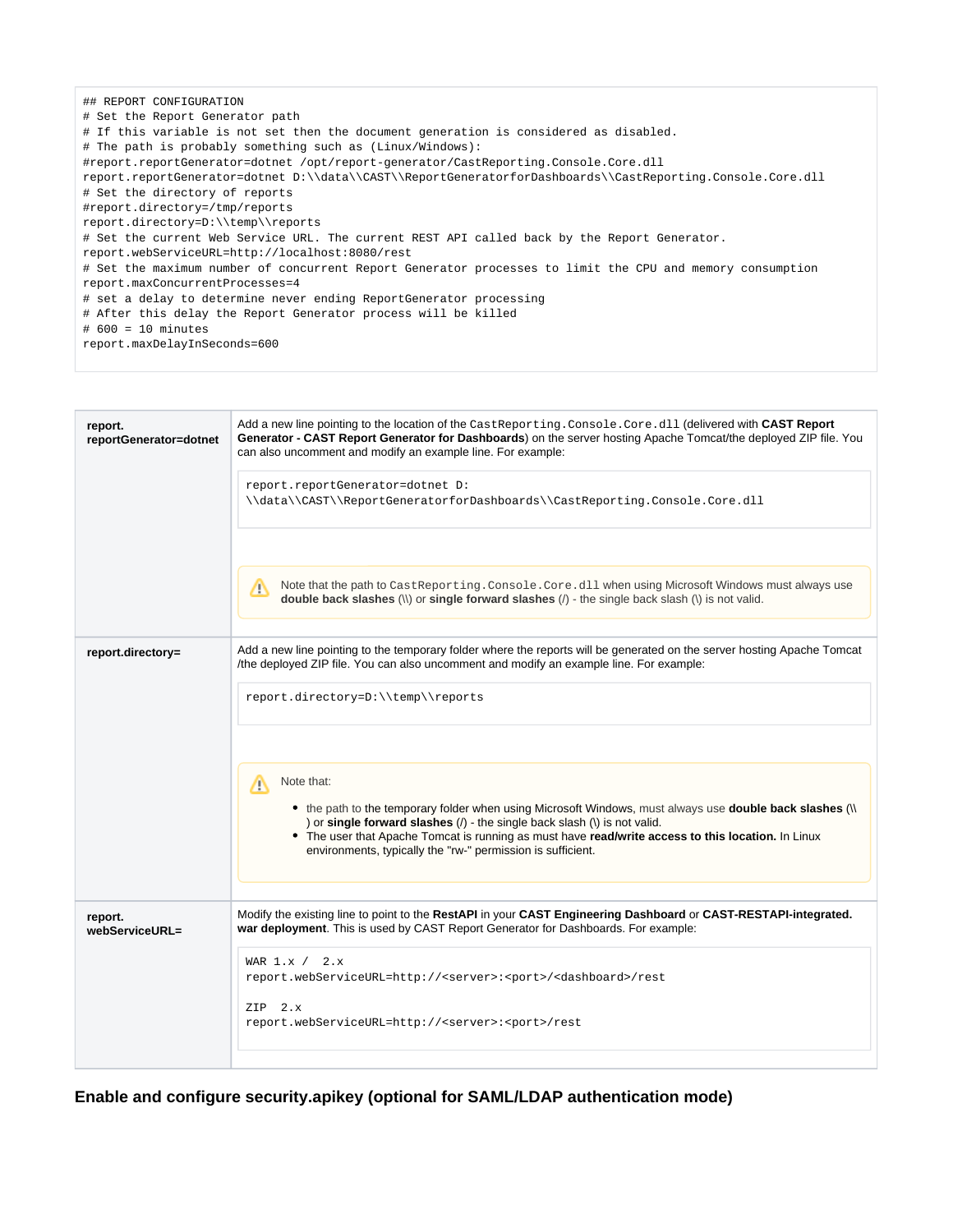If you are using the **Dashboards embedded in AIP Console (integrated RestAPI)** or **standalone CAST Dashboards** AND you have **LDAP / SAML authentication** enabled in AIP Console/standalone CAST Dashboards, you must enable and configure the **security.apikey** option with a random string of characters. Using this option allows the CAST Report Generator for Dashboards to authenticate correctly. To do so see the **Configuration** section in **[Rest](https://doc.castsoftware.com/display/DASHBOARDS/RestAPI+authentication+using+an+API+key) [API authentication using an API key.](https://doc.castsoftware.com/display/DASHBOARDS/RestAPI+authentication+using+an+API+key)**

#### <span id="page-6-0"></span>**Restart the application**

Restart the web application to ensure the changes are taken into account.

## <span id="page-6-1"></span>Using CAST Report Generator for Dashboards in CLI mode

As mentioned previously, the primary goal of this release is to provide reporting capabilities for the CAST Dashboards (Engineering and Security) -However, it is also possible to use CAST Report Generator for Dashboards yourself via its CLI. The CLI instructions are **identical** to those provided for the **standard CAST Report Generator GUI** - see **[here](https://doc.castsoftware.com/display/DOCCOM/CAST+Report+Generator#CASTReportGenerator-CLI)** for more instructions.

You must run the CAST Report Generator for Dashboards in a specific way when used in CLI mode. The CastReporting. Console. Core.dll is provided with the tool:

dotnet %path\_to\_CastReporting.Console.Core.dll% -webservice %webservice% -username %username% -password % password% -application %application% -domain %domain% -template %template% -file %file%

#### For example:

```
dotnet "D:\data\CAST\ReportGeneratorCore\CastReporting.Console.Core.dll" -webservice "http://<server>:<port>
/CAST-RESTAPI/rest/" -username cio -password cast -application "Jurassic Park" -domain "AED" -
template "Executive-summary.docx" -file "D:\temp\Core_Report.docx"
```
#### <span id="page-6-2"></span>Using an API Key instead of a password

Available in v. **1.11.0**.G)

If you are using the **Dashboards embedded in AIP Console (integrated RestAPI)** or **standalone CAST Dashboards** AND you have **LDAP / SAML authentication** enabled in AIP Console/standalone CAST Dashboards, you will need to use an **[API Key](https://doc.castsoftware.com/display/DASHBOARDS/RestAPI+authentication+using+an+API+key)** instead of a password. To do so see the **Configur ation** section in **[RestAPI authentication using an API key](https://doc.castsoftware.com/display/DASHBOARDS/RestAPI+authentication+using+an+API+key)**. Then modify the command line as follows:

- add the **-apikey true** option
- enter the API Key in the **-password** option

For example:

```
dotnet "D:\data\CAST\ReportGeneratorCore\CastReporting.Console.Core.dll" -webservice "http://<server>:<port>
/CAST-RESTAPI/rest/" -username cio -password myapikey -apikey true -application "Jurassic Park" -domain "AED" -
template "Executive-summary.docx" -file "D:\temp\Core_Report.docx"
```
#### <span id="page-6-3"></span>Log files

The CAST Report Generator for Dashboards saves a log of all interactions in the folder into the **Logs folder** (located in the folder in to which you have unzipped the CAST Report Generator for Dashboards). One log file per day is generated:

```
ReportGenerator_<timestamp>.log
```
For example **ReportGenerator\_20190328.log**.

#### <span id="page-6-4"></span>Return codes

One of the following codes will be returned on completion of the CLI:

**0** Report successfully generated